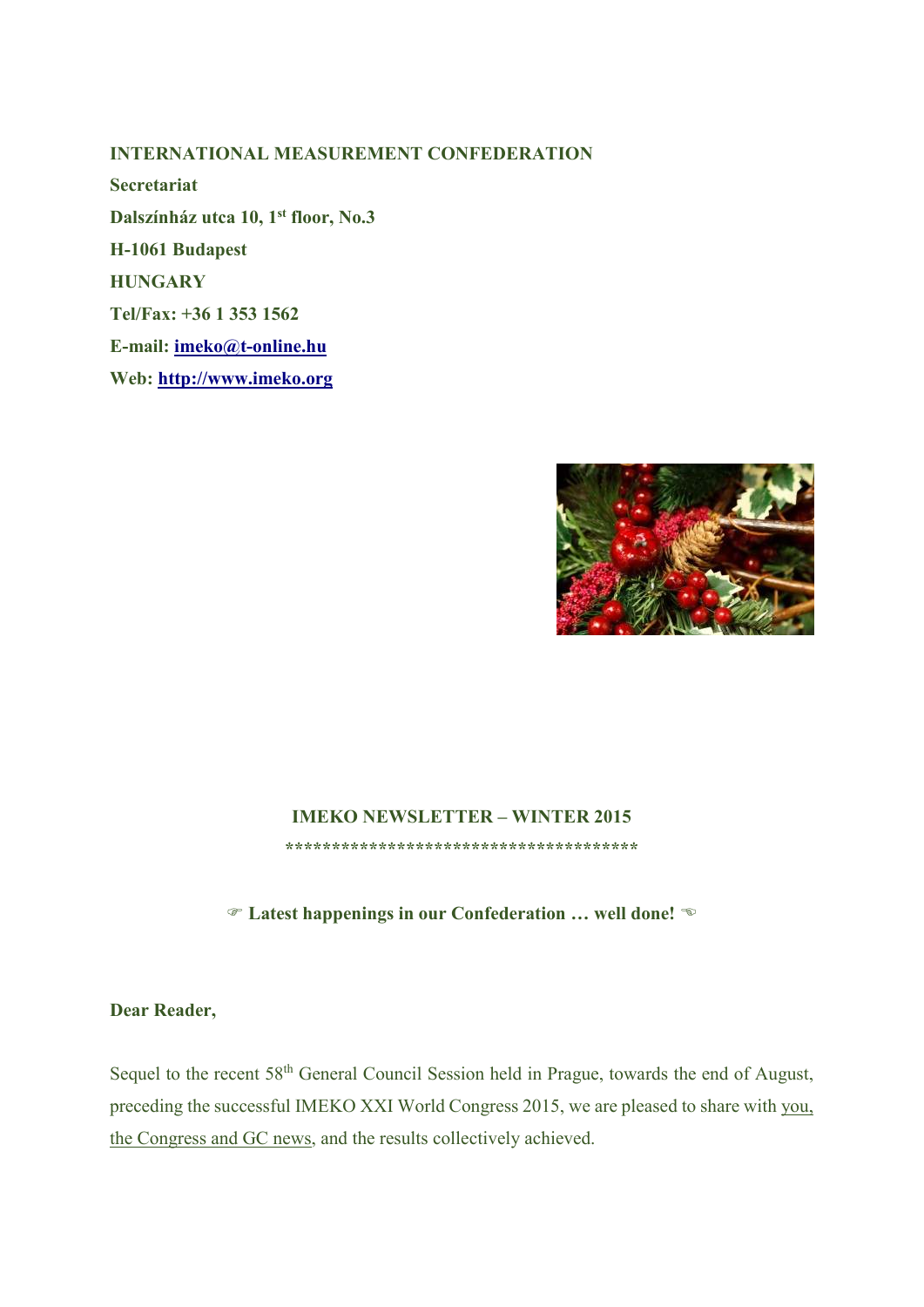**\*\*\*\*\*\*\*\*\*\*\*\*\*\*\*\*\*\*\*\*\*\*\*\*\*\*\*\*\*\*\*\*\*\*\*\*\*\*\*\*\*\*\*\*\*\*\*\*\*\*\*\*\*\*\*\*\*\*\*\*\*\*\*\*\*\*** 

 **The IMEKO XXI World Congress 2015** (**www.imeko2015.org**) was held in Prague and it successfully came to an end this September with a total of 92 events, including 4 Plenary Sessions with invited lecturers, 54 Parallel Sessions, 4 Round Tables and several IMEKO TC Meetings, and welcoming 515 participants from 47 countries, many thanks to the effective and good work of the local organizers, formed by the Czech National IMEKO Committee and the Czech Technical University (CTU), as well as the University of Life Sciences in Prague, which delegated the Vice President in Charge of IMEKO XXI WC, Prof Jaromír Volf. We extend our warm appreciation to everyone who attended the Congress.

 **The best Congress papers presented at the XXI WC** were recommended to be published in a Special Section of the Journal MEASUREMENT and the e-journal Acta IMEKO. The extended versions of the selected papers will shortly undergo a reviewing process by a group of qualified editors. Further news about the submission process and the deadline will be passed across to the authors, later on.

 **The publication policy** of IMEKO significantly aims to disseminate the best scientific output of our Technical Committees' events and to increase the reputation of the Confederation, through the Journal Measurement and the e-Journal Acta IMEKO.

Acta IMEKO was accepted by Elsevier Scopus, as one of the journals to be indexed in their database. The editors expect to publish 4 issues of Acta IMEKO in the year 2016.

MEASUREMENT shows a significant growth from year to year and brings valuable results for IMEKO in terms of its fame.

 **The IMEKO Distinguished Service Awards (DSA)** were awarded to **Dr Dae-Im Kang**, delegate of the MO (State full meaning of MO) from the Republic of Korea and former Chair of the Advisory Board, Immediate Past President, Organizer of IMEKO XX WC in Busan, Republic of Korea, 2012, to **Dr Hidetaka Imai**, delegate of Japanese MO, former Vice President for External Relations and to **Dr Dirk Röske**, Germany, Information Officer of IMEKO as well as to Members of the Technical Board at the Closing Session of the Congress. Congratulations to them!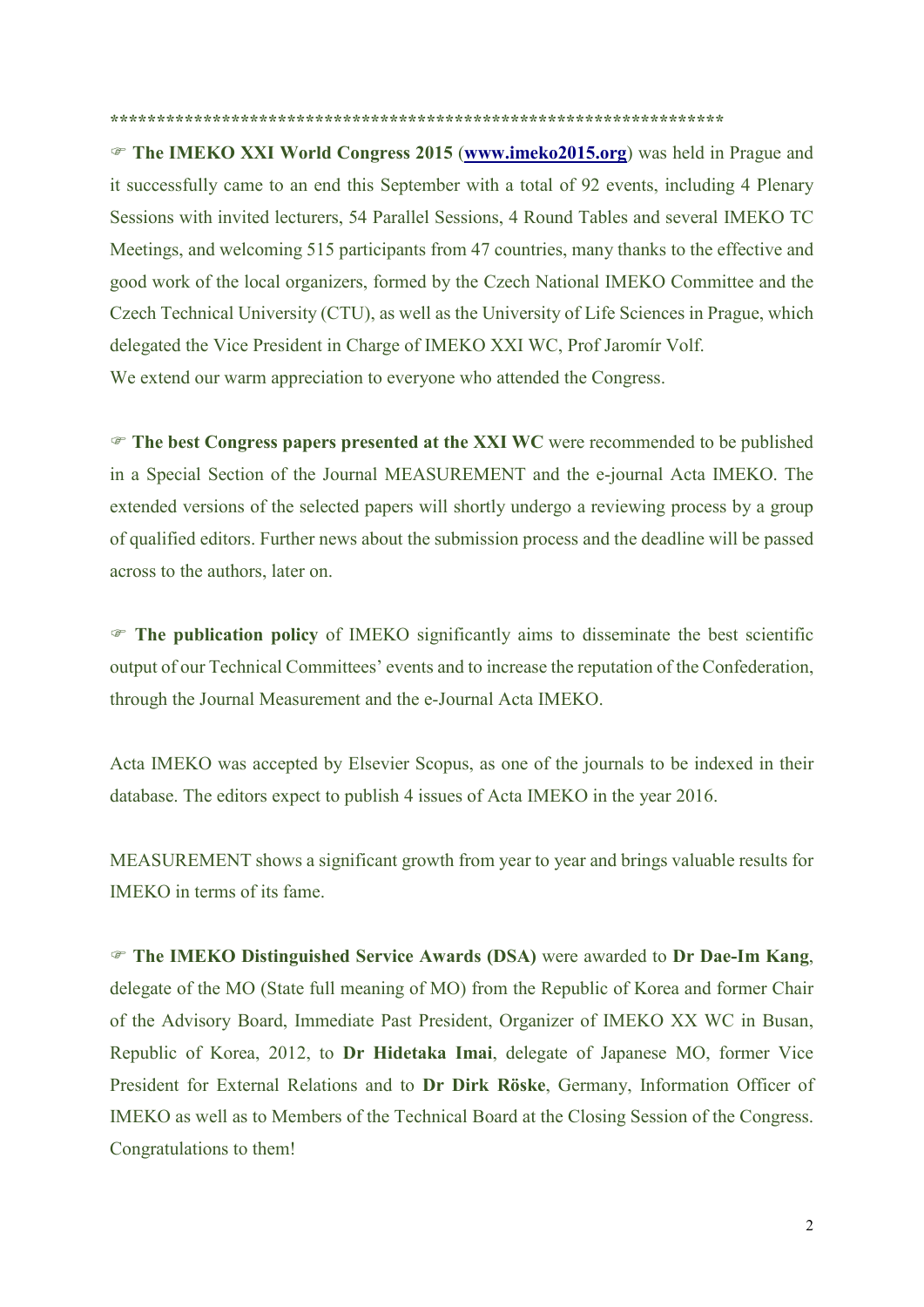**The recipient of the György Striker Junior Paper Award** donated by the former founding Secretary General of IMEKO, Prof György Striker and his wife, Barbara, was **Ms. Marta Wiśniewska from the Warsaw University of Technology, Faculty of Mechatronics, Poland** for her paper, titled "Determination of Form Measuring Machine Displayment Sensor Characteristics with a Use of Flick Standard". It was announced at the Closing Session of the Congress. Congratulations to her!

 **The next IMEKO XXII World Congress will be held in the year 2018** (**http://imeko2018.org**) with a conference theme titled "*Knowledge through Measurement*" which would be organized in Belfast by the UK MO. The preparatory actions are going well. This will be the first time to hold this great event in the United Kingdom. Internationally recognized Plenary Speakers have already confirmed their attendance.

 **New IMEKO Officers** and Chairs of IMEKO Committees were elected/re-elected **for the next triennium (2015-2018)**:

Prof Ken Grattan, United Kingdom - President

Prof Pasquale Daponte, Italy – Immediate Past President, Chair of the Advisory Board Prof Masatoshi Ishikawa, Japan – President Elect, Chair of the Technical Board Prof Ron Summers, United Kingdom – Vice President in charge of IMEKO XXII World Congress Dr Yon-Kyu Park, Republic of Korea – Vice President in charge of External Relations Prof Roland Collay, France – Treasurer (re-elected) Mr. Zoltan Zelenka, Hungary – Secretary General (re-elected) Dr. Dirk Röske, Germany – Information Officer Prof Paul Regtien, the Netherlands – Vice President for Publications (for a further one year)

Prof Leo Van Biesen, Belgium – Chair of Credentials and Membership Committee (re-elected) Mr. Peter Martindale, United Kingdom – Chair of Drafting Committee

Prof Kenneth Grattan, UK – Chair of the MEASUREMENT Editorial Board, Editor-in-Chief Prof Paolo Carbone, Italy- Editor-in-Chief of Acta IMEKO We wish all of them good health and a resounding success in their respective field of endeavour!